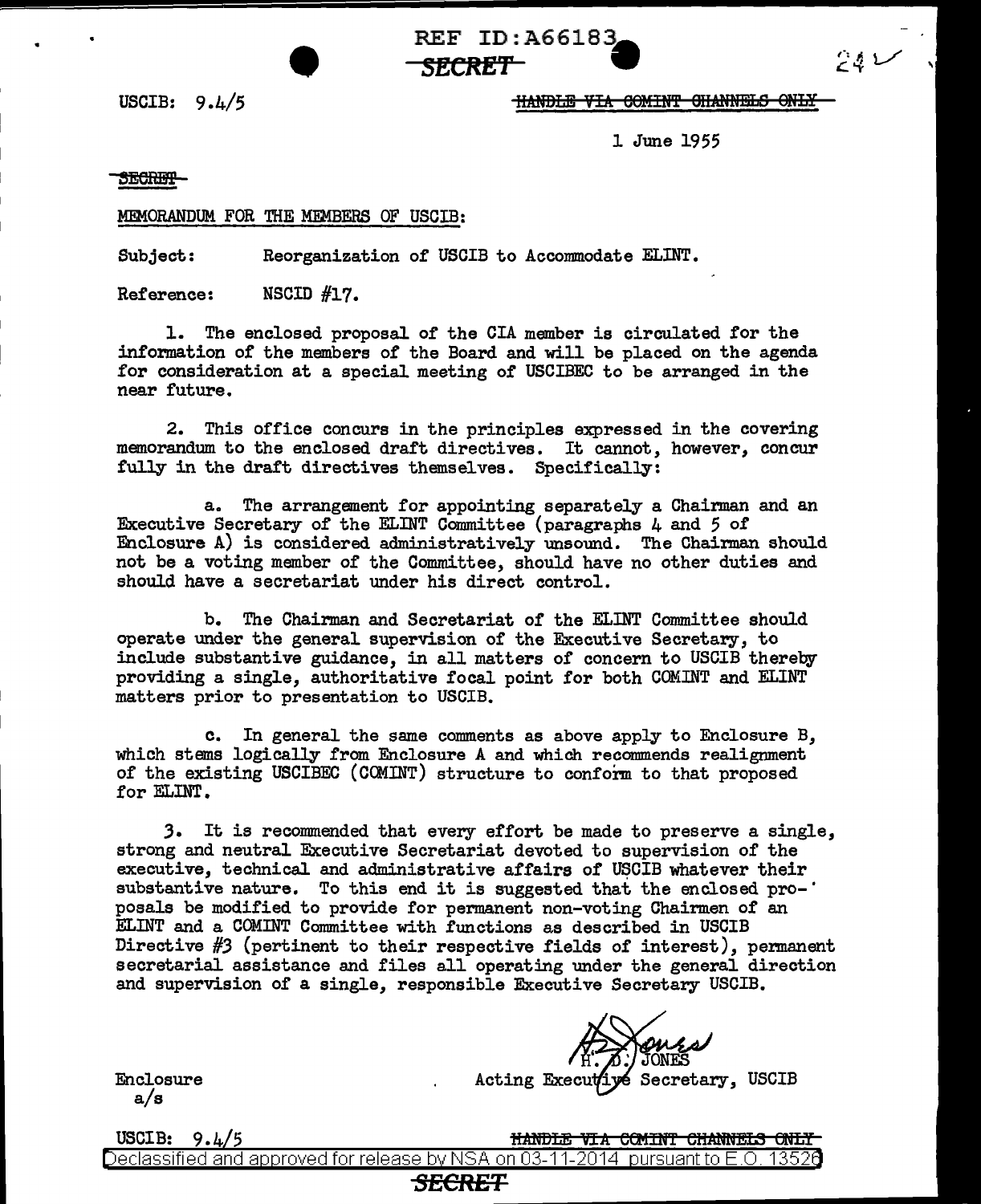27 May 1955

MEMORANDUM FOR: Executive Secretary, USCIB

SUBJECT: NSCID 17: Establishment of an ELINT Committee of USCIB

 $-\frac{1}{3}$  REE<sub>R</sub> IQ: A6618

l. In order to 1mp1ement NSCID No. 17 without delay, CIA believes that consideration should be given to the problem of providing the necessary organization within the United States Communications Intelligence Board (USCIB) structure for discharge of The Board's responsibilities, as set forth in NSCID No. 17.

2. As a basis for discussion, it is suggested that the Board should be assisted by a permanent ELINT committee similar to the existing committee provided for dealing with USCIB COMINT matters. This suggestion is based on the belief that neither COMINT nor ELINT should be placed in a subordinate position. Moreover, suitable provisions for the security of ELINT need not necessarily be as stringent as those applicable for COMINT.

 $3.$  Enclosure A is a proposed draft of a directive establishing an ELIN! Committee designed to allow for separate, though parallel and coordinated, handling of COMINT and ELINT policy matters under USCIB; and to provide for Board consideration of all ELINT major policy matters. Among these policy matters it is probable that the following will be included: policy on ELINT collection and production requirements; review of ELINT equipment and techniques; research and development requirements; technical processing of EI.INT; coordination of EI.INT collection planning, etc. The ELINT Committee may wish to establish one or more subcommittees to assist with such matters. COMINT-ELINT related matters would be coordinated through the USCIB Executive Secretary, as appropriate, and in the event of necessity such questions would be submitted to the Board for consideration.

4. Enclosure B suggests, in outline form, consequential changes to USCIB Directives Nos. 1, 2 and 3 which might be considered as suitable if a new directive along the lines of the draft submitted in Enclosure A should be adopted by USCIB.

5. It is requested that the enclosures along with such comments and/or recommendations as the USCIB Executive Secretary may wish to make, be submitted to USCIBEC for consideration, in pursuance of the agreement reached at the May 20 meeting of USCIB.

Threshme

INGTON D. SHEIDON CIA Member, USCIB

Enclosures: A and B

#### ת <u>הממה</u>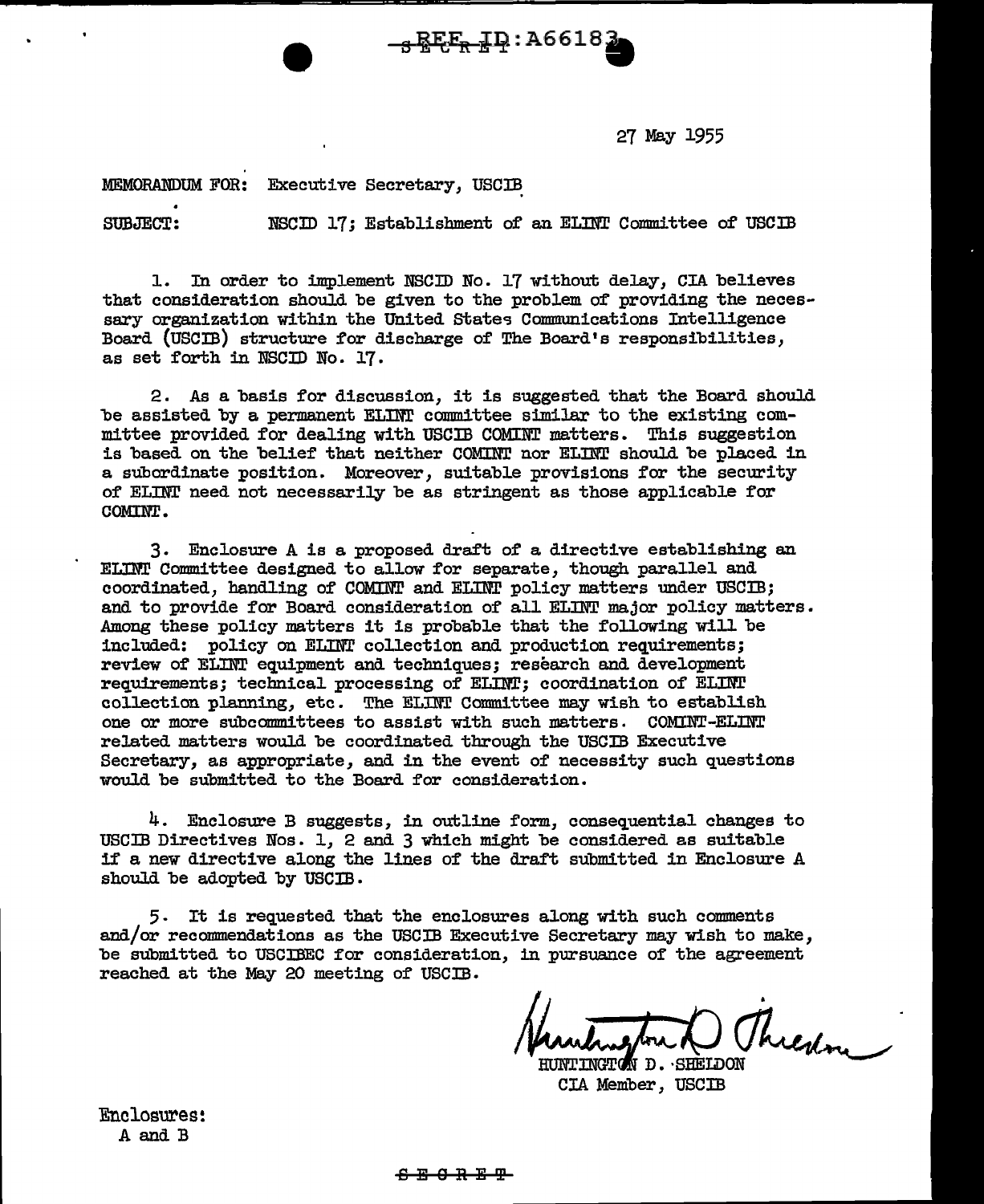

DRAFT

USCIB DIRECTIVE NUMBER \_\_\_\_\_\_\_<br>(Approved by USCIB on ) ORGANIZATION, MISSION, AND FUNCTIONS OF THE ELINT COMMITTEE (ELINTCOM)

#### PURPOSE

J.. To assist the united States Communications Intelligence Board (USCIB) in the discharge of its duties and responsibilities, as prescribed in National Security Council Intelligence Directive Number 17, there is hereby established the Electronics Intelligence (ELINT) Committee, (ELINTCOM), whose terms of reference are set forth herein.

#### FUNCTIONS AND AUTHORITY

2. The ELINT Committee, acting under the direction of USCIB, shall serve as the standing expert body for the Board in the ELINT field and, within the limitations contained in the folloving paragraphs, shall have authority within the sphere of USCIB responsibility to consider, and to determine and direct implementation of decisions upon, all ELINT matters, exclusive of those involving major policy and those on which the Board itself shall decide to act. It shall also study and make recommendations to the Board on ELINT matters involv-, ing major policy. The ELINT Committee, subject to review by USCIB, shall determine whether or not an ELINT matter involves major policy.

3. The ELINT Committee shall:

a. Make recommendations to USCIB regarding the establishment and revision of policies governing ELINT matters, including:

(1) The ELINT Technical Processing Center.

#### $S$  E  $C$   $R$   $R$   $T$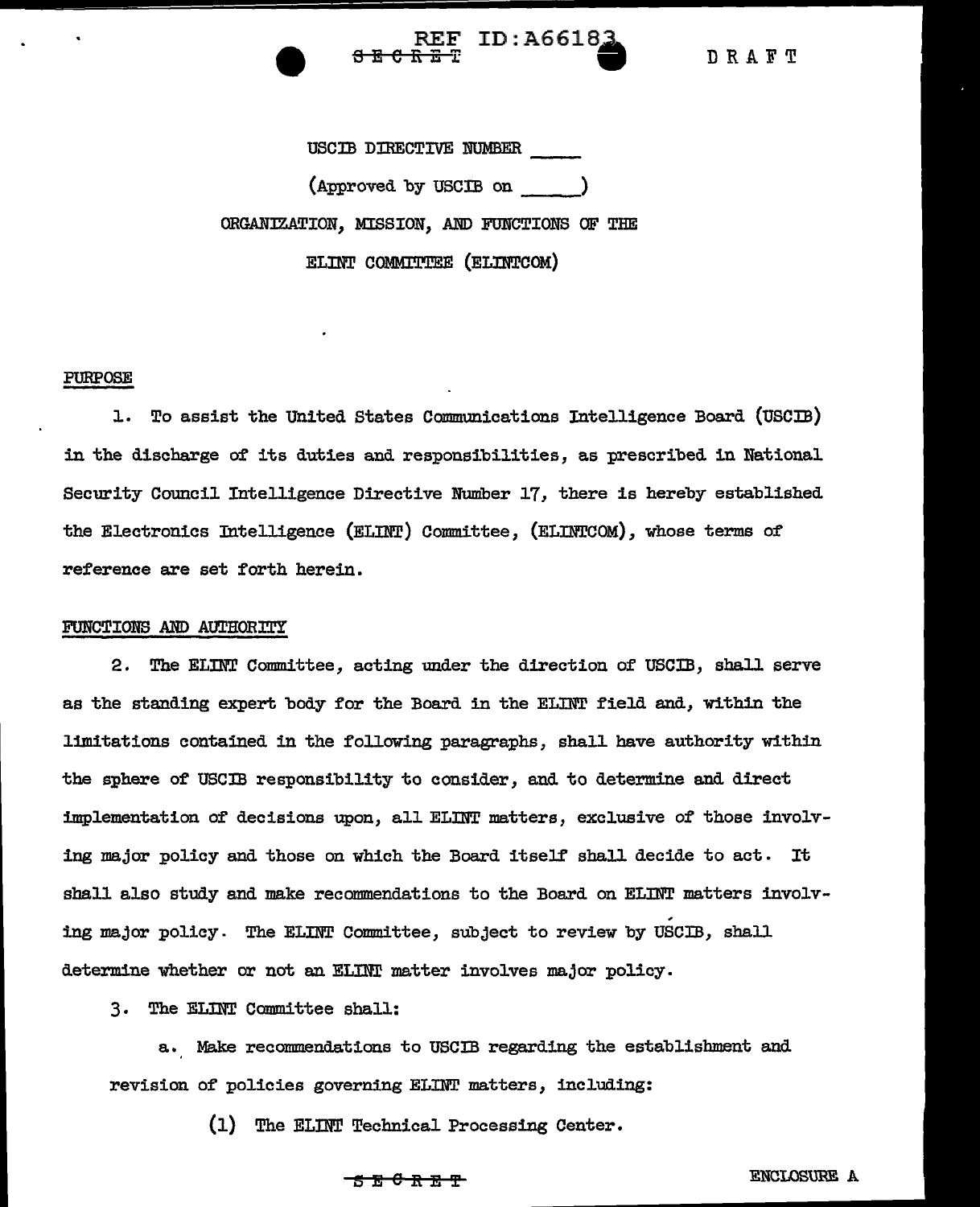$\overline{\texttt{B} \cdot \texttt{R}}$  ID:A66183

(2) ELINT research and development requirements.

 $(3)$  Arrangements with foreign governments in the field of ELINT.

(4) Coordination of ELINT collection planning.

b. Maintain a general review over the ELINT material processed and produced by the Technical Processing Center for the purpose of determining the adequacy of such material. for support of' the member Agencies and Departments •

c . Provide the mechanism for the preparation of statements of ELDIT requirements in support of National Intelligence Objectives.

#### ORGANIZATION

 $4.$  The ELINT Committee shall be composed of one representative from each of the member departments and agencies of' USCIB, to be designated by the incumbent USCIB member. A Chairman of the ELINT Committee shall be appointed by USCIB from within the membership of the Committee. He shall attend USCIB meetings whenever matters affecting ELINT responsibilities of USCIB are considered.

5. There shall be an Executive Secretary of the ELINT Committee who shall be responsible to the Executive Secretary of USCIB and subject to the substantive guidance of the ELINT Committee. He shall:

a. Attend USCIB meetings whenever matters affecting the ELINT responsibility of USCIB are considered.

b. Advise and assist the USCIB member departments and agencies, as appropriate, in the interpretation, and in the implementation, of' established USCIB ELINT policies and decisions.

c. On all matters which involve both ELINT and COMINT policy, provide assistance to the Executive Secretary of USCIB, who shall be responsible for coordination in such matters, and for submitting them to the Board when required.

## $\frac{B}{B} \cdot \frac{B}{B} \cdot \frac{B}{B} \cdot \frac{B}{B}$

#### ENCLOSURE A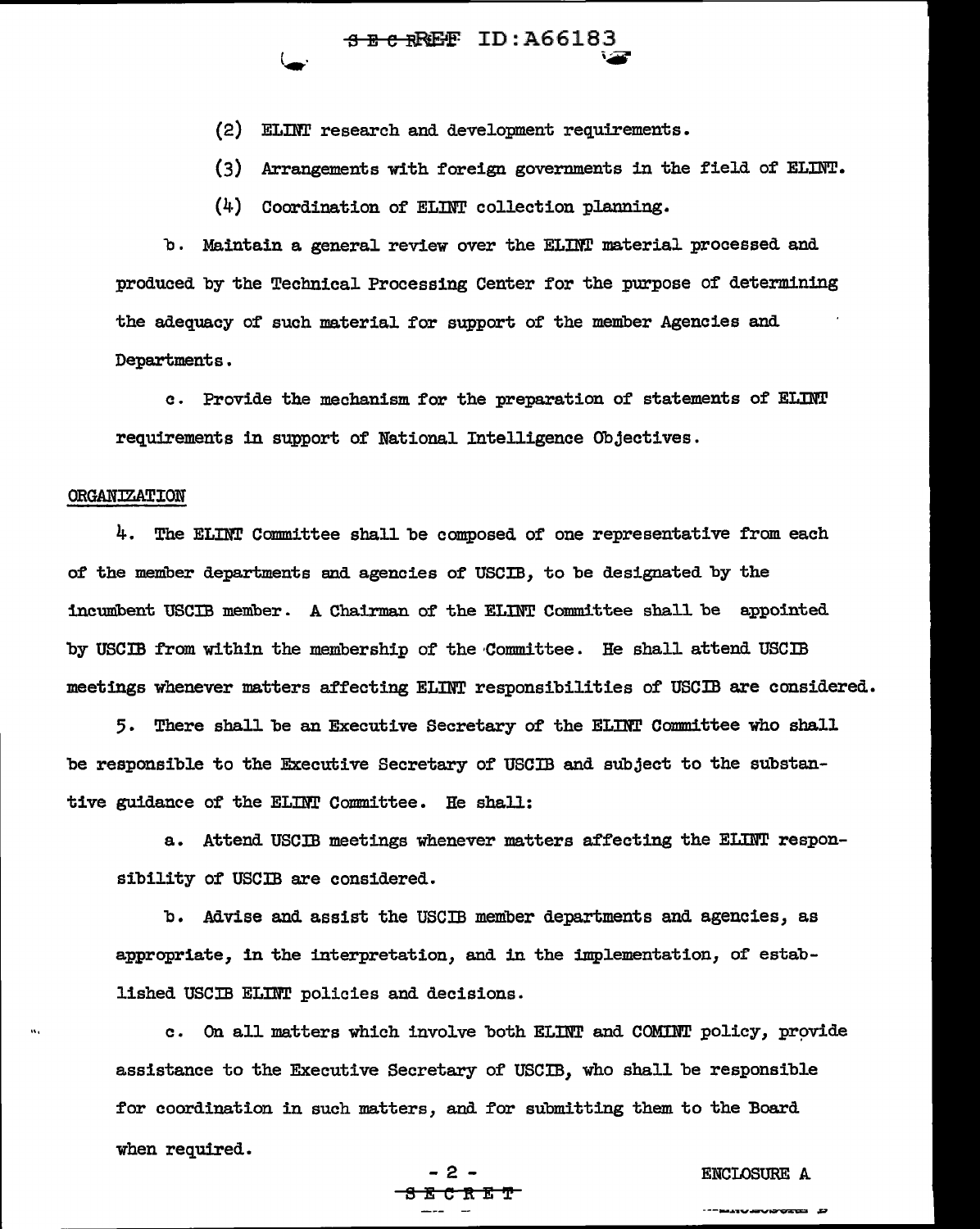# REF ID:A66183<br><del>SECRET</del>

d. Maintain liaison with the member departments and agencies and the Technical Processing Center, for the purpose of keeping the ELINT Committee informed currently on policies and activities.

e. Continuously review national, and international ELINT security regulations and, for this purpose, study the standards and practices of the departments and agencies involved with a. veiw to facilitating maximum practicable and secure utilization of ELINT.

*t.* Provide secretarial services to the ELINT Committee and such standing and ad hoc committees as may be appointed for ELINT matters within the USCIB organization, including the preparation and distribution of agenda, papers to be considered, minutes, resumes of decisions and vote sheet actions.

g. Perform such other functions, related to ELINT, as may be required. 6. All matters involving both COMINT and ELim' which, in the opinion of the Executive Secretary, can be most effectively handled by the COMINT and ELINT Committees sitting jointly, shall be submitted in this manner. In such cases the Executive Secretary of USCIB shall chair the joint meetings. PROCEDURES

7. The ELINT Committee shall meet monthly, or oftener, as required.

 $8.$  The ELINT Committee may reach a decision either by vote taken in meeting or by means of a vote sheet procedure. In all matters except those involving major policy, unanimity within the ELINT Committee will, in the absence of objection of a USCIB member upon notification of the decision, render further consideration by USCIB unnecessary. The Executive Secretary of the ELINT Committee through the Executive Secretary of USCIB will give. prompt notification to USCIB members of ELINT Committee decisions and recommendations. Matters involving major policy, after consideration by the ELINT Committee, and those matters upon which the ELINT Committee is

- 3 -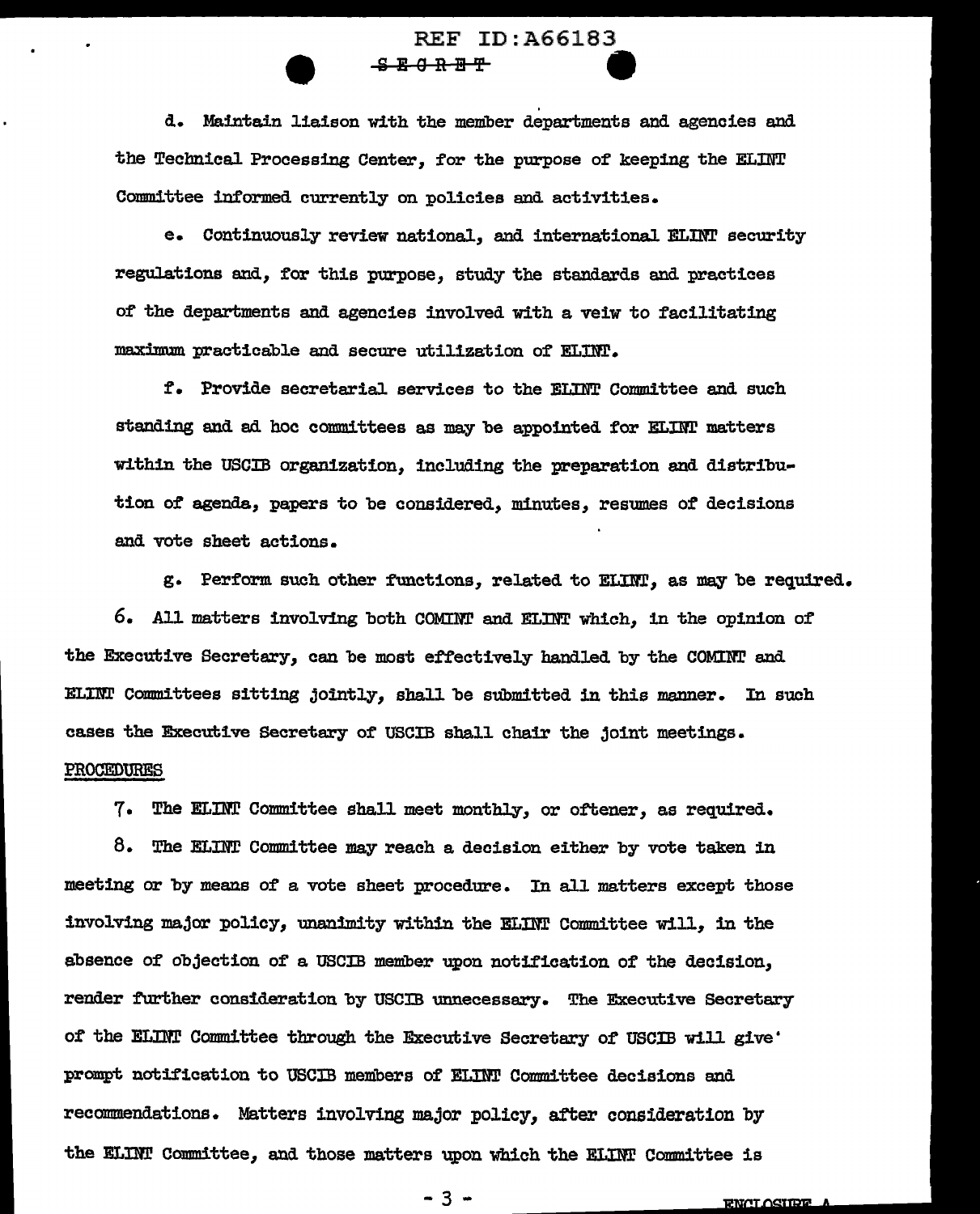### REF ID: A66183 <del>ট 7 7 7</del>

unable, within a period covering two consecutive regular meetings to agree unanimously, will automatically be referred by the ELINT Committee to the Executive Secretary of USCIB for consideration by the Board. In such a case, the Executive Secretary will inform USCIB of the views and recommendations expressed by the ELINT Committee members, and will schedule the matter for consideration at the next meeting of USCIB.

9. Any members of the ELINT Committee may place an item on the agenda by notifying the Executive Secretary of the ELINT Committee in writing; or by introducing it at a meeting, with the concurrence of' all members.

10. Items may be placed on the agenda also by USCIB or by the Executive Secretary thereof, by the Chairman of' the ELINT Committee or by its Executive Secretary, and by the Chairmen of standing sub-committees under the ELINT Committee. A member submitting an item for consideration will make every effort to forward it to the Executive Secretary well in advance of the meeting date to permit sufficient time for pre-meeting consideration by all members. No item which has not been in the hands of the members a. minimum of two working days prior to the meeting shall be considered without the unanimous consent of the members.

#### COMMl'l"l'EE STRUCTURE

1J.. The ELINr Committee shall establish such standing and ad hoc committees as it deems necessary.

. ມ

#### K 6 R E T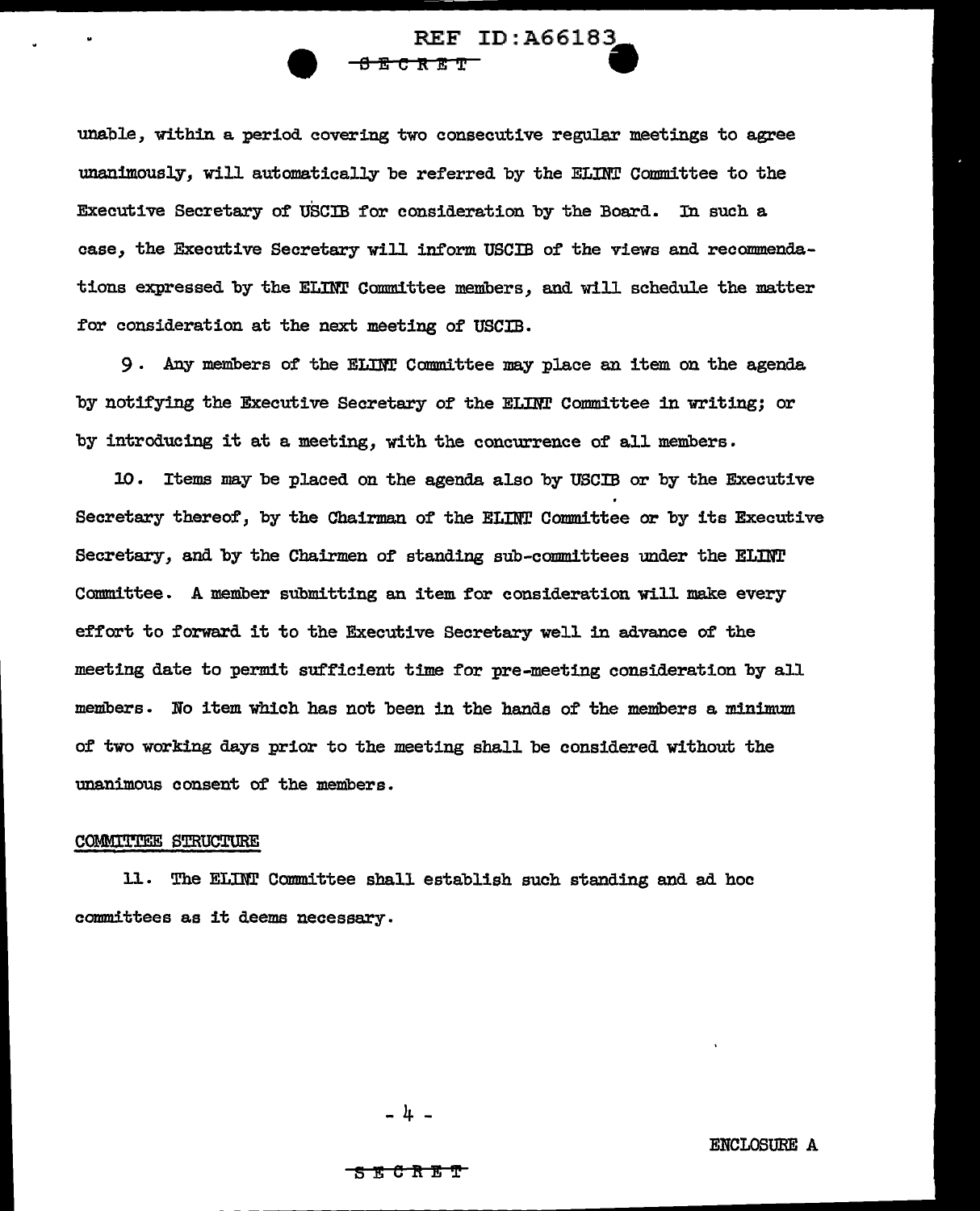#### REF ID:A66183  $\overline{x}$   $\overline{x}$   $\overline{y}$   $\overline{z}$   $\overline{x}$

PROPOSED CHANGES TO CIBD's 1, 2 and 3 TO IMPIEMENT NSCID NO. 17

### I. Proposed Changes to CIBD  $#1$

- A. Re Para 1, add a reference to National Security Council Intelligence Directive Number 17, 16 May 1955 (NSCID No. 17).
- B. Re Para 2, add a reference to NSCID No. 17.
- C. Re Para 3, change the lettered sub paragraphs to read:
	- "a. The Board.
	- b. A COMINT Committee.
	- c. An ELINT Committee.
	- d. The Executive Secretariat.
	- e. Standing and ad hoc committees as necessary."
- D. Re Para 8, add at the end of the last sentence "or by the COMINT or ELINT Committees acting through the Executive Secretary."
- E. Re Para. 10, after "upon which the", strike "Executive Committee bas" and substitute "COMINT Committee or the ELINT Committee have".
- F. Re Para 11, refer to the 'COMINT and ELINT Committees" instead of to the "Executive Committee".
- II. Proposed Changes to CIBD  $#2$ 
	- A. Change title to "USCIB COMINT COMMITTEE (COMINTCOM)".
	- B. Change title from "USCIB EXECUTIVE COMMITrEE (USCIBEC)" to "COMINT COMMITTEE or (COMINTCOM)" wherever appropriate in the directive.
	- C. Specific changes necessary to limit the field of action of the COMINTCOM to matters relating to communications intelligence, rather than to matters "within the sphere of USCIB responsibility" (see Para 2).
	- D. Re Para  $4$ , delete last sentence and substitute a provision similar to that proposed for the ELINTCOM, under which a Chairman of the COMINT Committee would be appointed by USCIB from within the membership of the Committee.
	- Re Para 5, amend so as to provide for an Executive Secretary of the COMINTCOM in a manner parallel to the provisions suggested in Para 5 of Enclosure A.
	- F. Add new paragraph corresponding to Para 6 of Enclosure A.

#### <del>850RET</del>